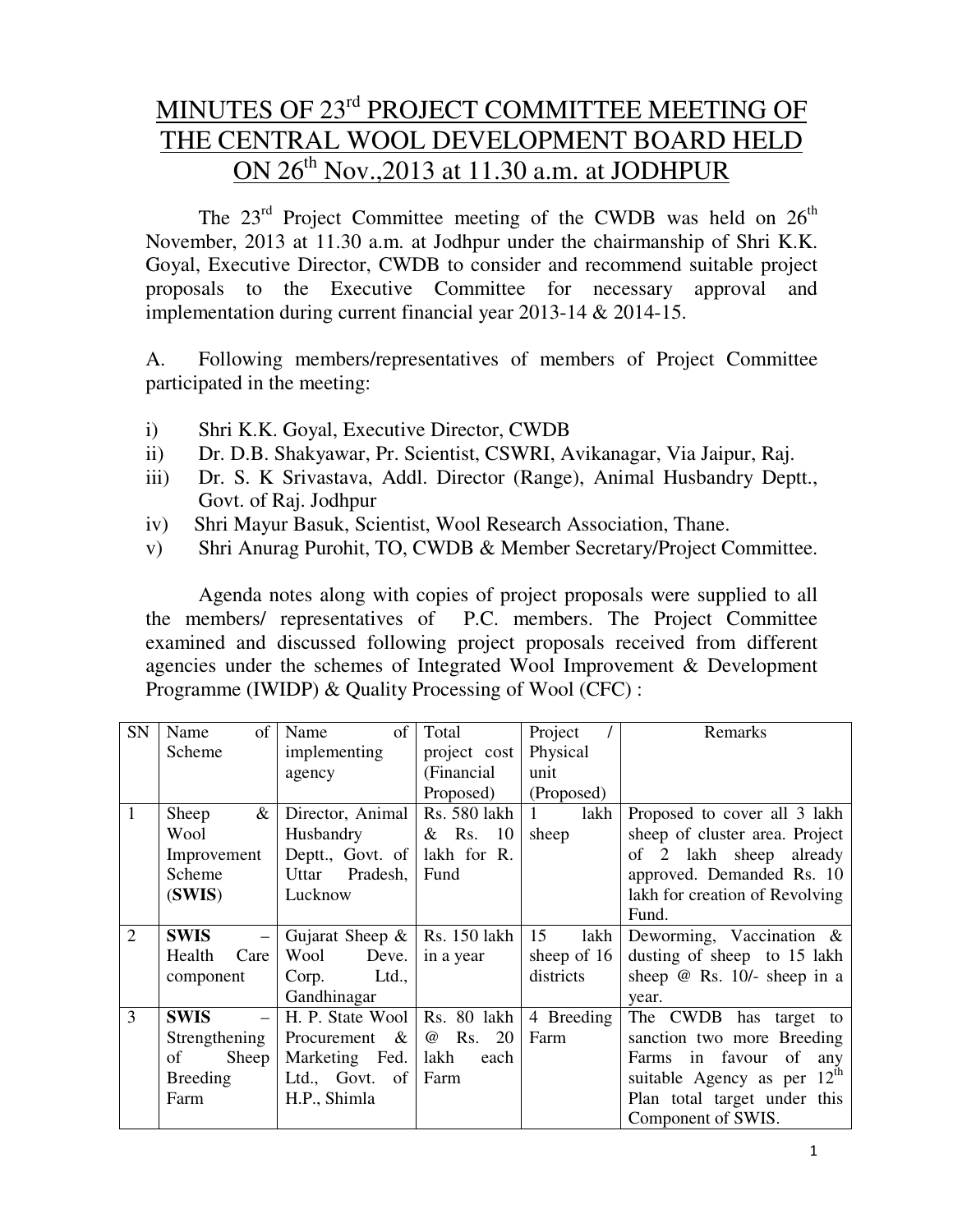| $\overline{4}$ | $SWIS -$            | J. & K. State                                                                                               | 1037<br>Rs.                             | lakh<br>4                  | SWIS project of 2 lakh sheep      |
|----------------|---------------------|-------------------------------------------------------------------------------------------------------------|-----------------------------------------|----------------------------|-----------------------------------|
|                |                     | Sheep & Sheep                                                                                               | lakh<br>for $3$                         | 9<br>sheep,                | has already been sanctioned in    |
|                | (A <sup>11</sup> )  | Product                                                                                                     | years                                   | <b>Breeding</b>            | alongwith<br>2012-13<br>one       |
|                | components)         | Development                                                                                                 |                                         | Farms,                     | Breeding Farm, which is still     |
|                |                     | Board, Jammu                                                                                                |                                         | 3000 rams                  | under process. Cost of stud       |
|                |                     |                                                                                                             |                                         | Revolving                  | Ram is higher side in area of     |
|                |                     |                                                                                                             |                                         | Fund etc.                  | Srinagar.                         |
| 5              | Mini<br>farm        | Director Vety. &                                                                                            | 88.73<br>Rs.                            | $\overline{4}$<br>projects | Establishment of Mini Angora      |
|                | under Angora        | Animal                                                                                                      | lakhs (19.37                            | $\&$<br>40                 | Rabbit Farm in 4 different        |
|                | <b>Wool</b>         | Husbandry,                                                                                                  | lakhs<br>each                           | families                   | districts. Proposed more funds    |
|                | <b>Development</b>  | $% \left( \left( \mathcal{A},\mathcal{A}\right) \right) =\left( \mathcal{A},\mathcal{A}\right)$ of<br>Govt. | for<br>project                          | (800)                      | under Foundation Stock &          |
|                | <b>Scheme</b>       | Manipur                                                                                                     | 10 families)                            | rabbits)                   | of nutrimental/feed<br>Supply     |
|                |                     |                                                                                                             |                                         |                            | support.                          |
| 6              | <b>GPC</b><br>under |                                                                                                             | 18.465<br>Rs.                           | <b>GPC</b><br>$\mathbf{1}$ | Establishment<br>of<br>one        |
|                | Angora Wool         | $-do-$                                                                                                      | lakh for one                            | (100)                      | Angora<br>Integrated<br>Rabbit    |
|                | <b>Development</b>  |                                                                                                             | <b>GPC</b><br>$\&$                      | rabbits,<br>4              | Germplasm Centre (GPC) to         |
|                | <b>Scheme</b>       |                                                                                                             | Training                                | batches<br>$\&$            | benefit 100 rabbits. Provision    |
|                |                     |                                                                                                             | Centre                                  | total<br>40                | under approved scheme is Rs.      |
|                |                     |                                                                                                             |                                         | trainees)                  | 4.90 lakh for GPC and against     |
|                |                     |                                                                                                             |                                         |                            | it IA demanded Rs. 5.92 lakh.     |
|                |                     |                                                                                                             |                                         |                            | Provision of Rs. 12.54 lakh       |
|                |                     |                                                                                                             |                                         |                            | for Training Centre to train 40   |
|                |                     |                                                                                                             |                                         |                            | persons in a year.                |
| $\tau$         | Organizing          |                                                                                                             | Rs. one lakh                            | Seminar on                 | Seminar<br>Prospects<br>on<br>in  |
|                | Seminar             | do-                                                                                                         | for printing                            | 31-12-2013                 | improving<br>production,          |
|                | under HRD           |                                                                                                             | Souvenir,                               | at Bikaner                 | marketing & value addition of     |
|                |                     |                                                                                                             | lunch, trans-                           |                            | carpet wool. Contribution of      |
|                |                     |                                                                                                             | portation                               |                            | Rs. 1 lakh.                       |
| 8              | Training            | Central Sheep and                                                                                           | lakh<br>Rs.<br>$\overline{2}$           | 20 trainees                | Sponsoring two batches AI         |
|                | programme           | Wool<br>Research                                                                                            | for<br>$7\overline{ }$<br>days          |                            | training<br>programme<br>at       |
|                | under HRD           | Institute, Jaipur                                                                                           | training                                |                            | CSWRI from different States.      |
| 9              | Short<br>Term       | of<br>Director                                                                                              | 75.24<br>Rs.                            | 6<br>Short                 | 4 batches having 10 persons       |
|                | Training            | $\&$<br>Commerce                                                                                            | @ Rs.<br>lakh                           | term                       | each batch for 3 months and       |
|                | programme           | Industries, Govt.                                                                                           | 12.54<br>lakh                           | Training                   | train total 40 trainees in a year |
|                | under HRD           | of Manipur                                                                                                  | each Centre                             | Centres                    | per Training Programme @          |
|                |                     |                                                                                                             |                                         |                            | Rs. 12.54 lakh.                   |
| 10             | Proposal            | of<br>Director                                                                                              | Rs. 60 lakh                             | Opening of                 | Proposed Rs. 50 lakhs as          |
|                | received from       | Commerce<br>$\&$                                                                                            | demanded                                | Woollen                    | Corpus Fund for 2 Yarn            |
|                | (SWIS<br><b>NER</b> | Industries, Govt.                                                                                           | from                                    | Yarn Bank                  | Banks and Rs. 10 lakh for         |
|                | <b>State</b>        | of Manipur                                                                                                  | <b>CWDB</b>                             |                            | infrastructure development in     |
|                | Specific)           |                                                                                                             |                                         |                            | Imphal of Manipur State.          |
| 11             | Quality             | Central Sheep and                                                                                           | Rs. 50 lakhs                            | 12<br>Sheep                | Popularize machine shearing       |
|                | Processing of       | Research<br>Wool                                                                                            | Rs.<br>$^{\circledR}$<br>$\overline{2}$ | Shearing                   | at their 3 Centres in Rajasthan   |
|                | <b>Wool scheme</b>  | Institute,<br>Avikanagar, Jaipur                                                                            | lakh<br>per                             | Machines                   | Southern<br>Region<br>and         |
|                |                     |                                                                                                             | shearing                                | with                       | (Mannavanure).<br>Demanded        |
|                |                     |                                                                                                             | machines.                               | grinders,                  | motor cycles, Multi Utility       |
|                |                     |                                                                                                             |                                         | combs<br>$\&$              | Vehicle & fabrications of         |
|                |                     |                                                                                                             |                                         | cutters.                   | washing & drying chambers.        |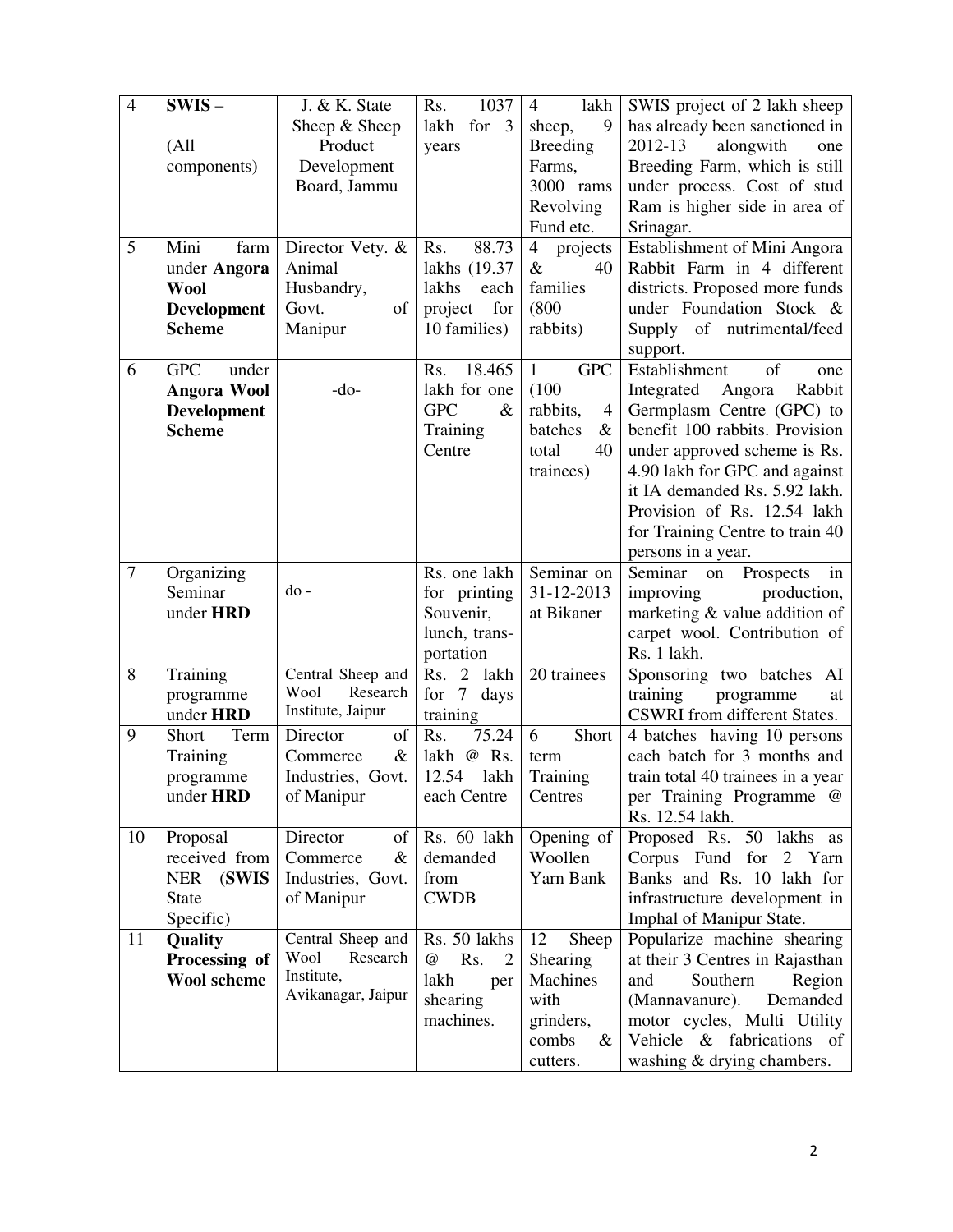After examining each project proposals with regards to their feasibility, project areas, project cost, financial requirement, technical manpower available with the Implementing Agencies, the Project Committee recommended following project proposals to the Executive Committee (EC) for consideration and approval/ implementation during 2013-14 & 2014-15, as under :

# I. Name of Scheme: Sheep & Wool Improvement Scheme (SWIS)

#### **1. A. Agency : Director, Animal Husbandry Deptt., Govt. of U.P., Lucknow.**

Recommendation of PC : Additional coverage of one lakh sheep with ongoing SWIS project of 2 lakh sheep. PC recommended financial assistance of total Rs. 69 lakhs for 3 years period to cover all sheep of one cluster area and Rs. 10 lakh for creation of Revolving Fund.

 The Director, Department of Animal Husbandry, Directorate, Lucknow. U.P. has submitted a project proposal under SWIS to cover 1.00 lacs more sheep of three Districts i.e. Varanasi, Chandauli and Sant Ravidas Nagar Bhadohi of Eastern Districts of U.P. State. The Project Committee considered the project proposal and inspection report of project and recommended to include one lakh additional sheep of above three districts alongwith 2 lakh sheep of ongoing project to cover all sheep of these districts under the SWIS scheme, as under : **Rs. in Lakhs**

|     |                                                                                 |                                                                                                                                               |         |         |         | INS. III L'AKIIS |
|-----|---------------------------------------------------------------------------------|-----------------------------------------------------------------------------------------------------------------------------------------------|---------|---------|---------|------------------|
| S.N | <b>Actvities/Particulars</b>                                                    | Unit                                                                                                                                          | 2014-15 | 2015-16 | 2016-17 | Total            |
| 1.  | Health care for sheep<br>(treatment of sheep,<br>medicines,<br>vaccination.etc) | @ Rs. 18/-sheep/ annum for<br>3 years project period                                                                                          | 18.00   | 18.00   | 18.00   | 54.00            |
| 2.  | of<br>Reimbursement<br>overhead expenses to<br>implementing<br>agencies         | @ Rs. 5 per sheep per year<br>for conducting of survey of<br>project area and formulation<br>of project, registration of<br>beneficiaries etc | 5.00    | 5.00    | 5.00    | 15.0             |
|     | TOTAL                                                                           |                                                                                                                                               | 23.00   | 23.00   | 23.00   | 69.00            |

#### B. Creation of Revolving Fund for marketing of raw wool :

The Project Committee also recommended the proposal to the Executive Committee to provide financial assistance of Rs. 10 lakh for establishing Revolving fund for marketing of raw wool in Uttar Pradesh State under SWIS in favour of the Director, Department of Animal Husbandry, Directorate, Lucknow. U.P., as under :

| S.N. | <i>particulars</i> | Procured in Kg. | Physical target - Wool   Amount required in Rs. lakhs |
|------|--------------------|-----------------|-------------------------------------------------------|
|      | Purchase of wool   | $30,000$ Kg.    | <b>Rs.</b> 10 lakh                                    |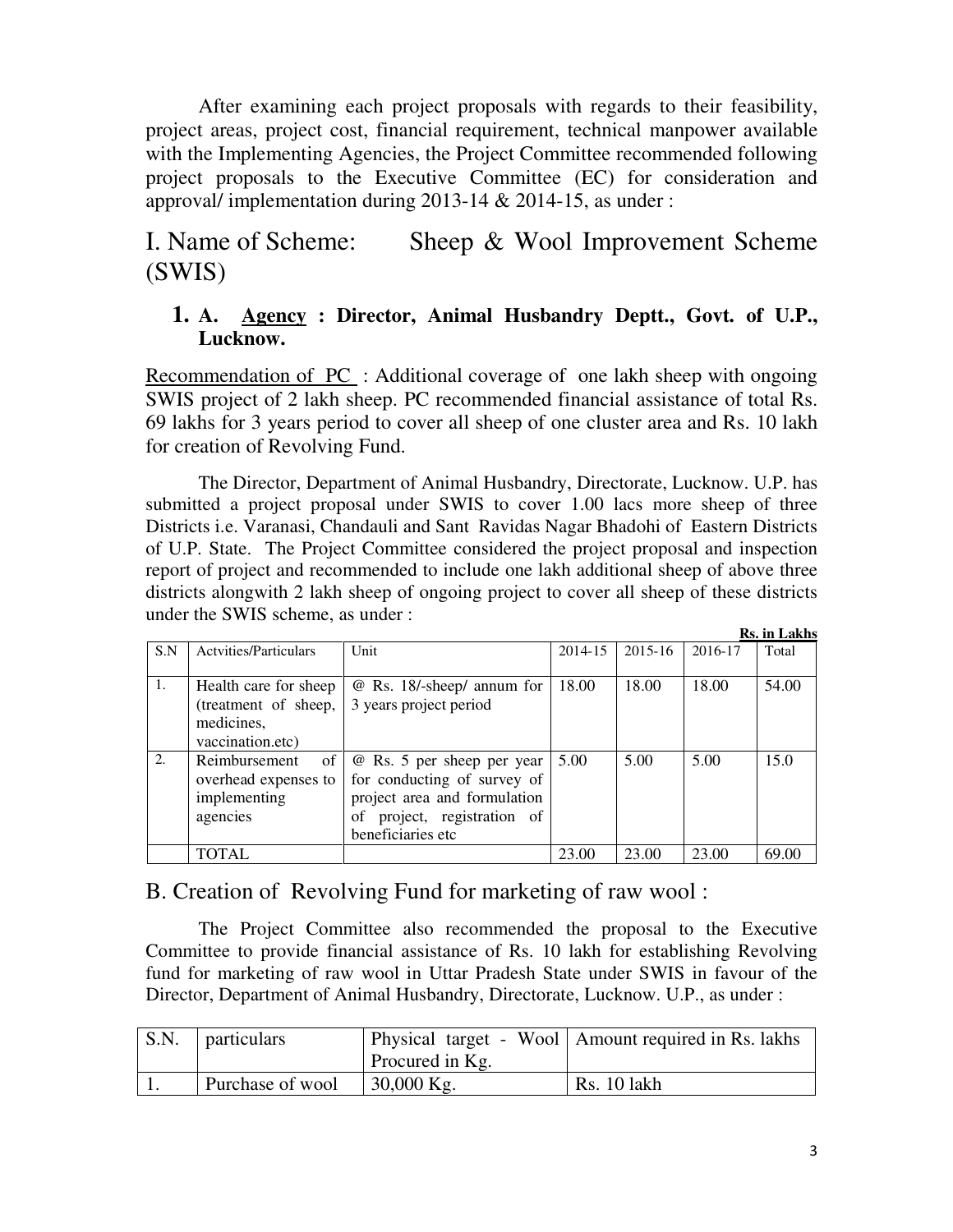#### **2. Agency : Gujarat Sheep and Wool Development Corp. Ltd., Gandhinagar.**

Recommendation of PC : Recommended Rs. 150 lakhs under Health Care component of SWIS for covering 15 lakh sheep @ Rs. 10/- per sheep for Deworming, Vaccination & dusting of sheep during 2013-14.

 The Project Committee considered and approved the project proposal submitted under SWIS by the Gujarat Sheep and Wool Development Corporation Limited, Gandhinagar to cover 15.00 lakh sheep of various districts of Gujarat State through their office at Kutch-Bhuj.Aseda,Jamnagar,Bhavnagar and Jasdan under the component of Health Care for Deworming, Vaccination & dusting of sheep with financial grant of Rs. 150 lakhs annually.

#### **3. Agency : H.P. State Wool Marketing Fed. Ltd., Govt. of H.P., Shimla**

Recommendation of PC : Rs. 40 lakhs for strengthening of 2 Sheep Breeding Farms

 The Chief Executive Officer, H.P. Wool Federation, Shimla has submitted a project proposal under SWIS for strengthening/ Establishment of four Sheep Breeding Farms with total cost of Rs. 80 lakhs under Breed Improvement component for Chamba, Hamirpur, Shimla and Mandi Districts of H.P.  $\omega$  Rs. 20 lakh per Farm. As per  $12<sup>th</sup>$  Plan target, the Project Committee recommended to Strengthen two sheep breeding farms for raising of male lambs to make available under ongoing SWIS project of 4 lakh sheep in HP State @ Rs. 20 lakh per farm.

#### **4. Agency : J.& K. Sheep and Sheep Prod. Dev. Board, Jammu.**

Recommendation of PC : Rs. 233 lakhs for 2 lakh sheep, 1,500 stud Rams under Breed Improvement @ Rs. 5,000/- from Jammu Division, Revolving Fund of Rs. 20 lakh.

 The J.& K. Sheep and Sheep Prod. Dev. Board, Srinagar Kashmir has submitted a project proposal under SWIS to cover 4.00 lacs of sheep in Srinagar & Jammu division with total financial assistance of 1037.00 lakh for three years. After examining the proposal, the Project Committee agreed to consider two lakh more sheep alongwith ongoing project of two lakh sheep of nearby areas with total assistance of Rs. 233 lakh for three years including distribution of stud rams @ Rs. 5,000/- ram from Jammu Division and Revolving Fund of Rs. 20 lakh, as under :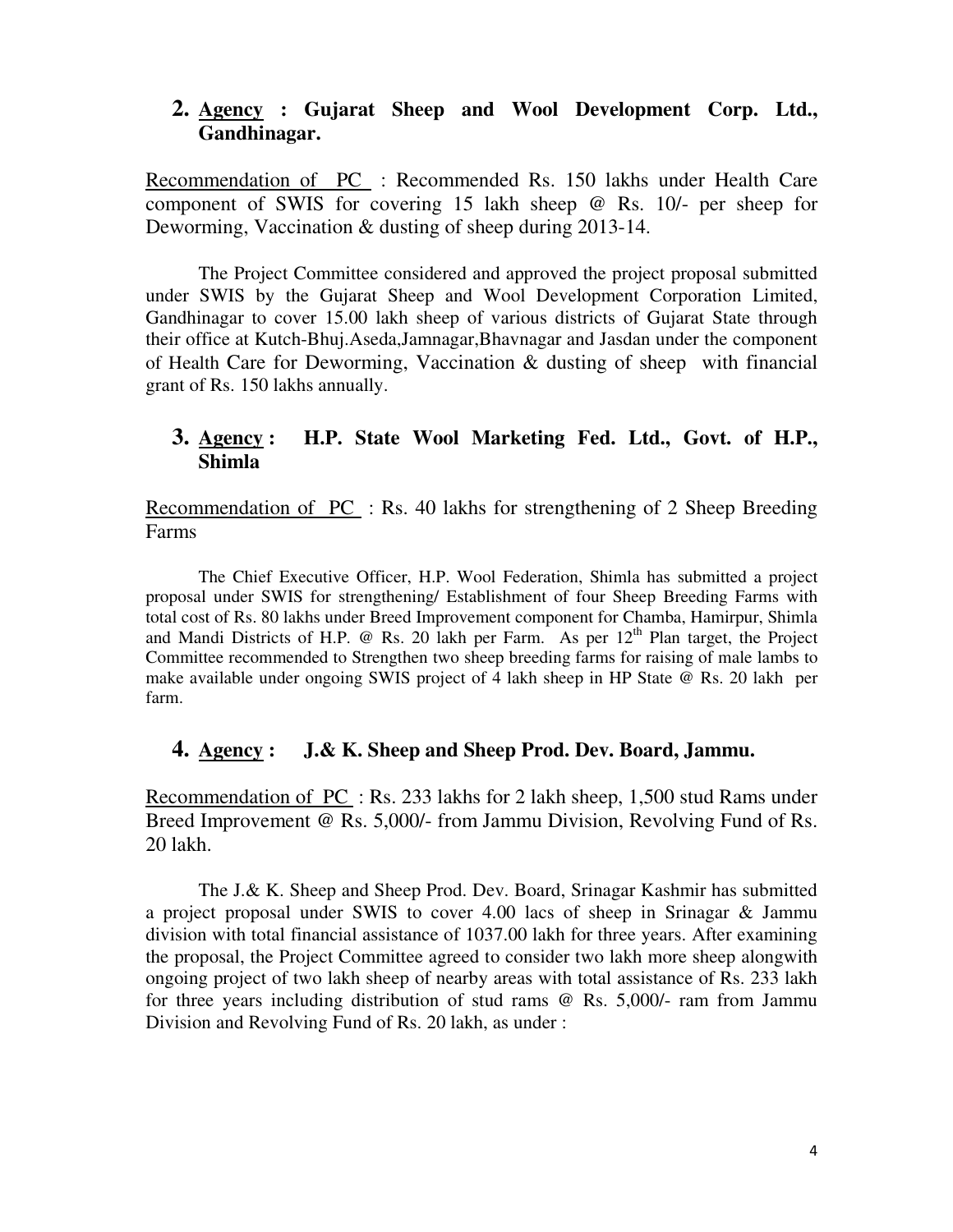**Rs. in Lakhs** S. N Actvities/Particulars Unit 1<sup>st</sup> year 2<sup>nd</sup> year 3 rd year Total 1. Health care for sheep (treatment of sheep, medicines, vaccination) 2.00 lacs sheep @ Rs. 18.00/ sheep for 3 years project period 36.00 36.00 36.00 108.00 2. Distribution of Stud Rams under breed improvement 1500 stud Rams @ Rs. Rs.5000/- Ram duly insured for distribution from sheep breeding farms to project areas 37.50 37.50 - 75.00 3. Revolving fund for marketing of raw wool 2.00 lakh kg. wool marketing 20.00 20.00 20.00 7. Reimbursement of overhead expenses to implementing agency for implementation of project 2.00 lakhs per sheep @ Rs. 5.00 per sheep per year for conducting of survey of project<br>area and formulation of area and formulation project, registration of beneficiaries with no. of sheep flocks etc. 10.00 10.00 30.00 **Total 103.50 83.5 46.0 233.00**

# II. Name of Scheme : Angora Wool Development Scheme

Mini farm component/project under Angora Wool Development Scheme

#### **5. Agency : Director Vety. & Animal Husbandry, Govt. of Manipur.**

Recommendation of PC : Rs. 38.74 lakhs (Two projects @ Rs. 19.37 lakhs each project for 10 families), recommended 2 projects & 20 families (400 rabbits)

 The Project Committee recommended to sanction initially two projects under Mini Angora Farm component of Angora Wool Development Scheme for hilly and valley areas @ Rs. 19.371 lakh as per approved scheme to benefit 20 families of Manipur State during 2013-14. Necessary assistance/guideance would be provided by CWDB as well as NTRS (CSWRI), Garsa, Kullu for implementation of project. Transportation cost of angora rabbits to Manipur project areas would be provided by CWDB on actual cost basis as a special case having North East Region to introduce angora rabbit rearing in this region with prior approval of the Executive Committee. Most of the rabbits would be procured from NTRS, (CSWRI), Garsa, Kullu (H.P.) and transportation cost of rabbits would be on higher side looking at long distance and hilly areas.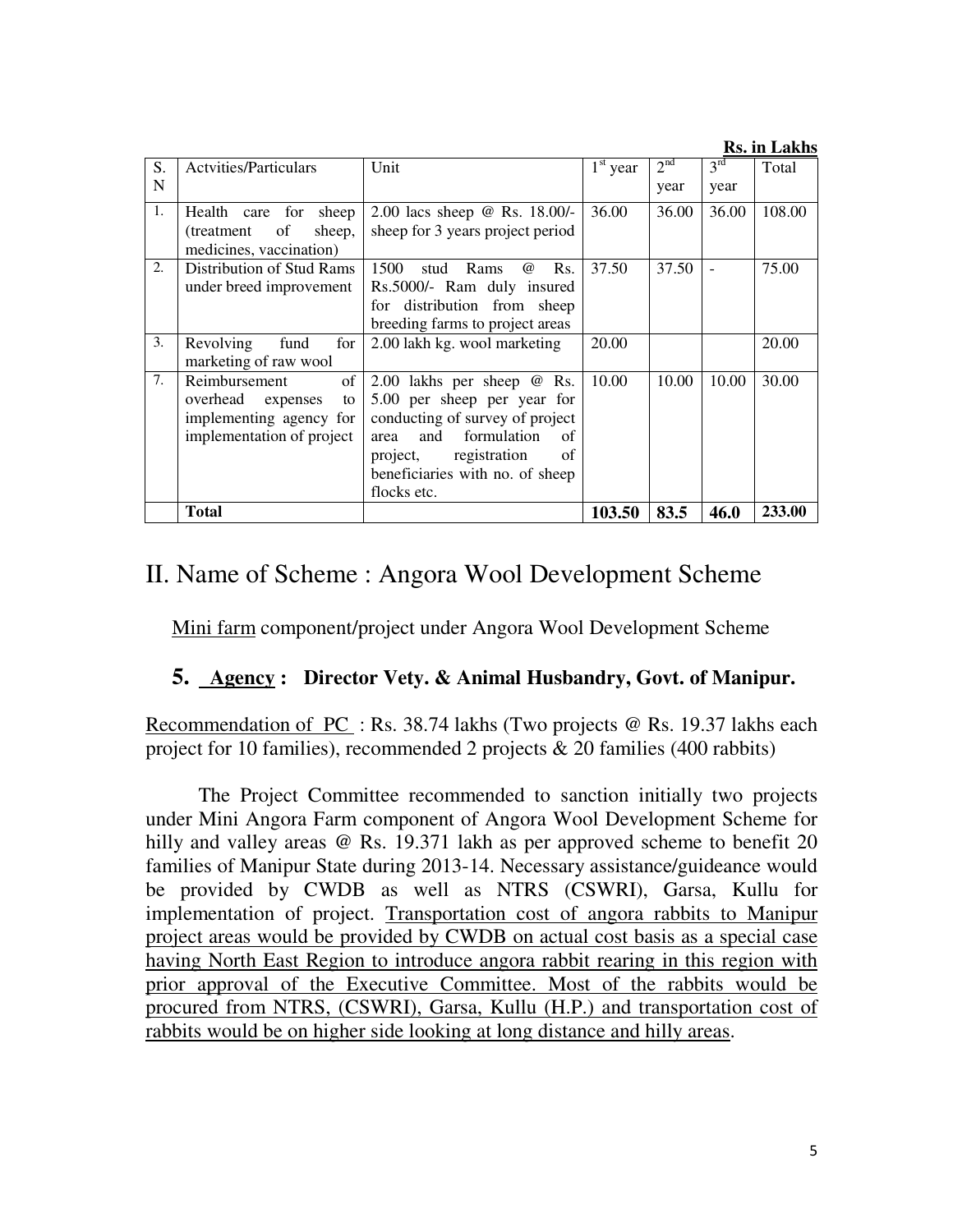#### **6. Agency : Director Vety. & Animal Husbandry, Govt. of Manipur.**

#### Setting up of Angora Germplasm Centre (GPC) with Training

Recommendation of PC : Rs. 18.46 lakh for one Angora Germplasm Centre GPC & one Training Centre. One GPC with cost of Rs. 4.90 lakh and one Training Centre with cost of Rs. 12.54 lakh.

 The Project Committee recommended to establish one Angora Germplasm Farm for 100 rabbits at Imphal @ Rs. 4.906 lakhs and establishment of one Training Centre for manufacturing Angora products with cost of Rs. 12.54 lakh to train 40 persons as per approved scheme.

Transportation cost of angora rabbits to Manipur would be provided by CWDB on actual cost basis as a special case having North East Region to introduce angora rabbit rearing in this region with prior approval of the Executive Committee.

 For processing, training and marketing of the wool, Veterinary Department will tied up with the Industry and Textile Department, Govt. of Manipur.

## III. Scheme : HRD & Promotional Activities under IWIDP

### **7. Organizing one day seminar at Bikaner in collaboration with CSWRI**

 The Project Committee recommended to organize one day Seminar at Bikaner in collaboration with Central Sheep & Wool Research Institute and ISSGPU with financial support of Rs. One lakh to CSWRI, Avikanagar on "Prospects in improving production, marketing and value addition of carpet wool". Large number of woolen industries are functioning in Bikaner and there is Asia's largest wool Mandi catering to purchase and sale of wool. The event would provide a common platform for carpet wool producers, scientists, traders and end users to discuss problems associated with each other and will helpful in understanding the prospects and challenges in wool production and utilization.

### **8. Sponsorship of A.I. Training Programme at CSWRI, Avikanagar**

 The Project Committee recommended the proposal of CSWRI for sponsorship of AI training programme at their Avikanagar (Jaipur) institute with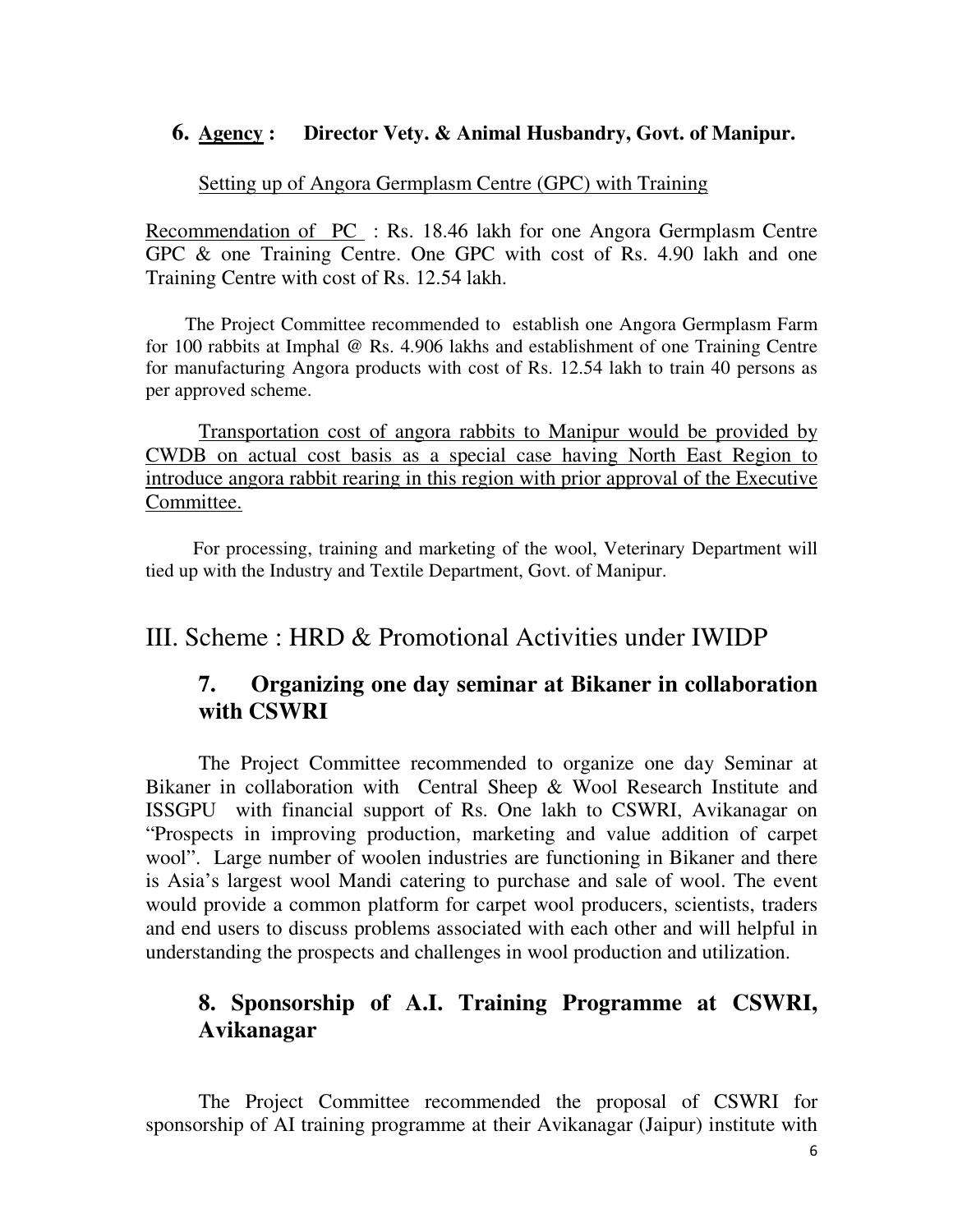financial assistance of Rs. 2.00 lakh for providing training to 20 persons during current financial year 2013-14.

 This programme will be conducted in two batches having 10 persons in each batch for 7 days period and will be conducted in month of November ,2013 and March,2014 by inviting experts/Veterinary Officers from different wool producing States. The CWDB has made provision for conducting such training programme under the scheme of 'Human Resource Development & Promotional Activities' under  $12<sup>th</sup>$  Plan scheme.

### **9. Sponsorship of Short Term Training Course in Woolen Products Manufacturing and Designing at Manipur**

**Name of Scheme: Human Resource Development & Promotional Activities (HRD)** 

**Name of Agency: Directorate of Commerce and Industries Govt. of Imphal, (Manipur)** 

**Project Name: Short Term Training in Woolen Products Manufacturing and Designing** 

**Financial assistance:- Rs. 25.00 lakhs for 2 Training Centres @ Rs. 12.54 lakh** 

 The Project Committee considered the project proposal submitted by Directorate of Commerce and Industries Govt. of Imphal, (Manipur) for sanction of Rs. 75.24 lakh for sponsoring six Short Term Training Centres in Woolen Products Manufacturing and Designing in Manipur State under the scheme of HRD & Promotional Activities during current financial year 2013-14.

 The same project has been submitted in reference to State Textiles Ministers Conference held on 9-10-2013 under the chairmanship of HMOT at Vighyan Bhanwan, New Delhil. Manipur has 2.04 lakh handloom workers and 1.90 lakh loom as per the National Handloom Census Report 2009-10. Manipur having 2.7 million populations as per National Population Census 2011 has highest concentration of both looms and weavers in the country.

After discussion, the Project Committee recommended for sanctioning of two Short Term Training Courses in woolen products manufacturing and designing Centres with total financial assistance of Rs. 25.08 lakhs @ Rs. 12.54 lakh per training Centre as per approved programme to train 40 persons per Centre in a year of Manipur State at potential areas.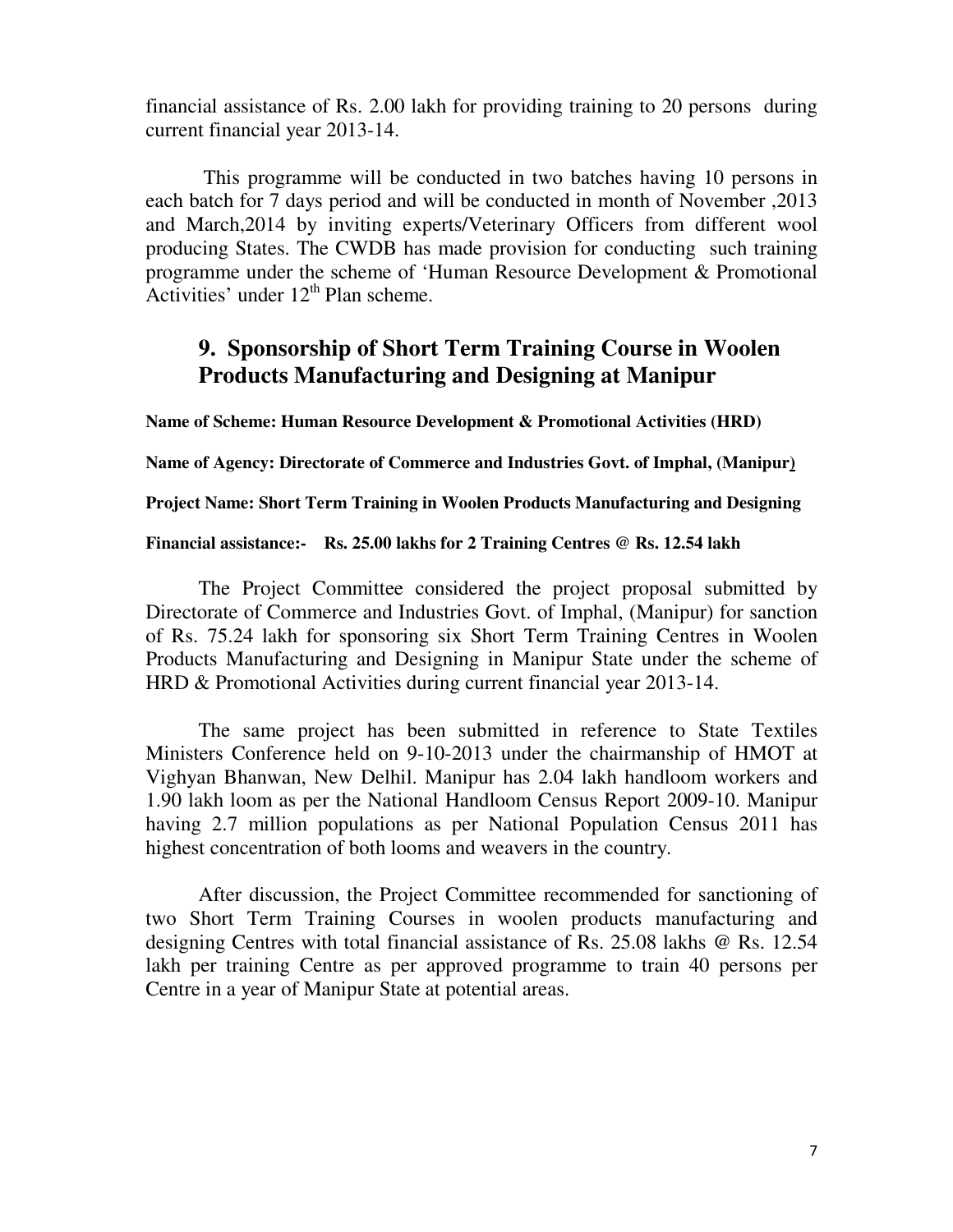### **10. Opening of Centralized Woollen Yarn Bank in Manipur for promotion of woolen products**

 Director of Commerce and Industries, Govt. of Manipur, Imphal has submitted a project proposal of Rs. 60 lakhs for opening of two Centralized Woollen Yarn Bank in Manipur State for promotion of woolen products in the State. The same proposal submitted in reference to State Textiles Ministers Conference chaired by HMOT on 9-10-2013 at Vighyan Bhawan, New Delhi and visit of the ED, CWDB to Manipur and discussion held with State Govt. on 24- 10-2013 at Imphal. They informed that Manipur has 2.04 lakh handloom workers and 1.90 lakh loom as per the National Handloom Census Report 2009- 10 against State population of 2.7 million (Census-2011) having highest concentration of both looms and weavers in the country.

 These weavers are working with cotton, silk and large quantity of acrylic yarn. The use of acrylic products is most popular throughout the year, more particularly, in five hill districts. No woolen yarn has, so far, been introduced in the production of handloom fabrics in the State. Therefore, opening of woolen yarn banks in the State will help the weavers for expanding their market but also for the local consumers as well.

 As above, the Directorate of Commerce and Industries, Manipur requested to provide financial assistance of Rs. 25 lakh each for opening of centralized Woollen Yarn Bank and Rs. 5 lakh each for infrastructure development and total 60 lakhs for opening of such two Yarn Banks in State. The amount so sanctioned will be utilized as the Corpus Fund in association with the National Handloom Development Corporation Ltd. for regular supply of the woolen yarn in the State.

 In this regard, it is submitted that the CWDB has not any such specific scheme/programme to provide grant for opening of Corpus Fund for Centralized Woollen Yarn Bank under approved  $12^{\text{th}}$  Plan scheme. As the proposal has received from the North Eastern State, we may consider the same proposal under the component of State Specific Project (as per specific requirement by State Govts.) under 'Sheep & Wool Improvement Scheme' For current financial year 2013-14, the Board has earmarked Rs. 2.00 Crore for utilization in NER.

 The Project Committee considered the proposal of Manipur State (NER) and recommended for creation of Corpus Fund for purchasing of woolen yarn only with financial assistance of Rs. 25 lakhs as Govt. of India contribution for opening of one centralized Woollen Yarn Bank for promotion of woolen products under State Specific Project component of SWIS during financial year 2013-14.